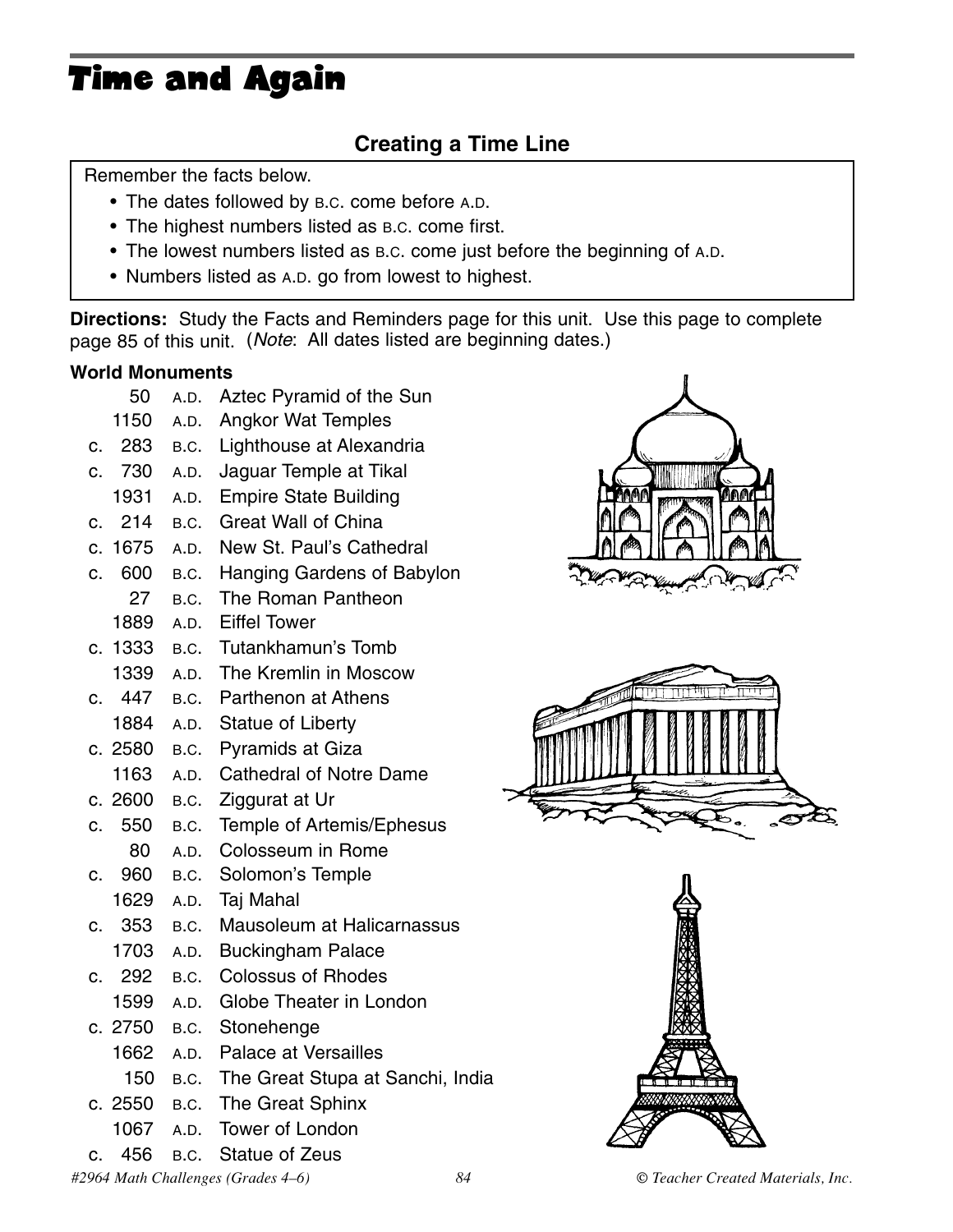## Time and Again

### **Creating a Time Line** *(cont.)*

**Directions:** Place each of the monuments listed on page 84 in the correct historical time order. (A few are done for you.) Then use a calculator and this year's date to compute the present age of these monuments. Record the information on the chart. *(Note:* Many of the ancient monuments no longer exist.)

| • To find the age of a monument built before<br>$2,000 + 2,750 = 4,750$<br>Christ (B.C.), add the year you are living in<br>Stonehenge is 4,750 years old.<br>(2000 A.D., for example) to the B.C. date. |                                                                |  |  |  |
|----------------------------------------------------------------------------------------------------------------------------------------------------------------------------------------------------------|----------------------------------------------------------------|--|--|--|
| • To find the age of a monument built after<br>Christ (A.D.), subtract the date built from the                                                                                                           | $2,000 - 1,067 = 933$<br>The Tower of London is 933 years old. |  |  |  |
| <b>WORLD MONUMENTS</b><br>Stonehenge                                                                                                                                                                     | <b>AGE</b>                                                     |  |  |  |
|                                                                                                                                                                                                          |                                                                |  |  |  |
|                                                                                                                                                                                                          |                                                                |  |  |  |
|                                                                                                                                                                                                          |                                                                |  |  |  |
| The Roman Pantheon<br><b>B.C.</b>                                                                                                                                                                        |                                                                |  |  |  |
| Aztec Pyramid of the Sun                                                                                                                                                                                 |                                                                |  |  |  |
|                                                                                                                                                                                                          |                                                                |  |  |  |
|                                                                                                                                                                                                          |                                                                |  |  |  |
|                                                                                                                                                                                                          |                                                                |  |  |  |
|                                                                                                                                                                                                          | A.D.                                                           |  |  |  |

<sup>1931</sup> A.D. Empire State Building